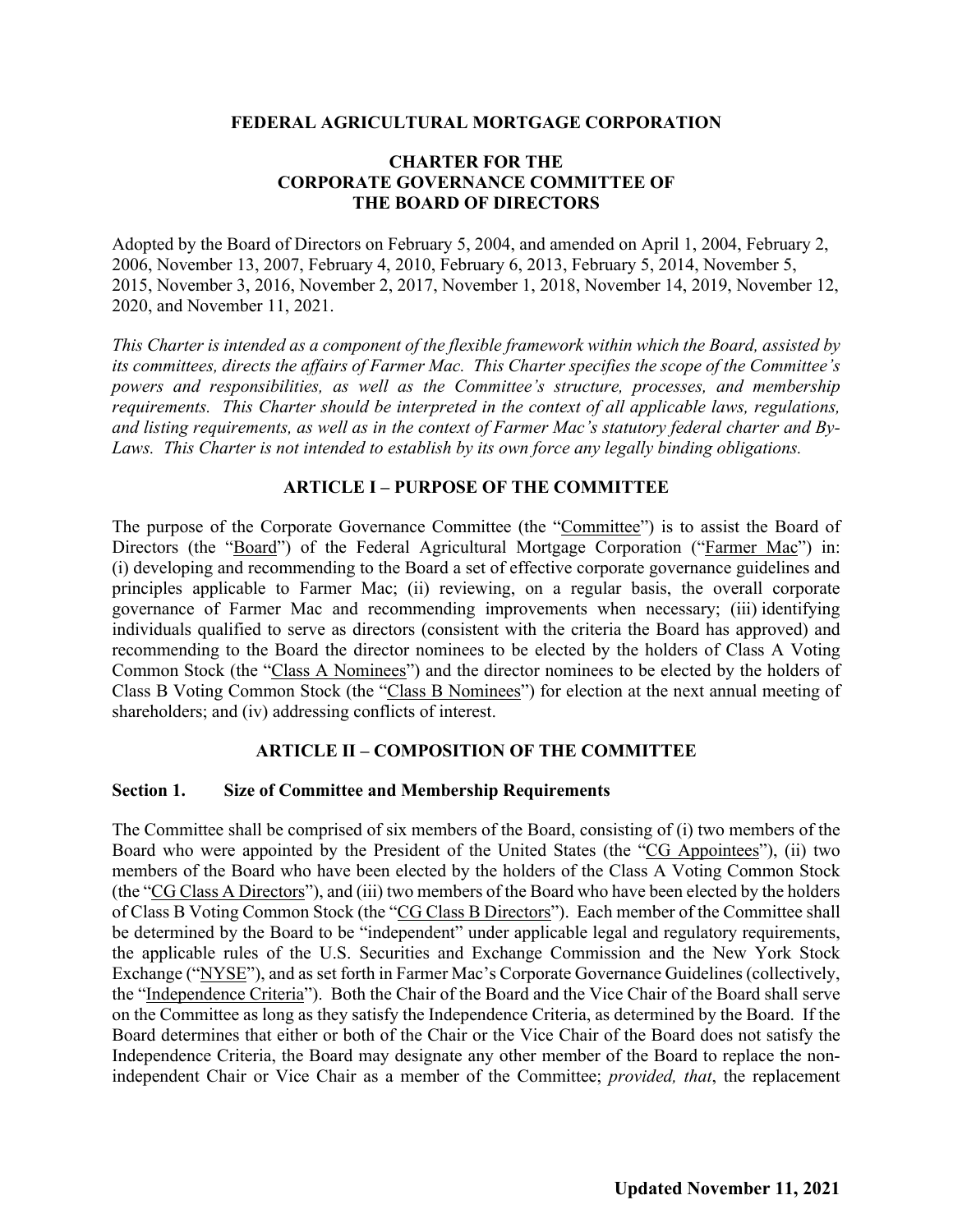member shall have the same source of appointment or election to the Board as the member being replaced and shall also satisfy the Independence Criteria, as determined by the Board.

# **Section 2. Appointment of Members.**

The members of the Committee shall be appointed by the Board and continue to serve as members until their successors are appointed or until their earlier resignation or removal. The Board may remove any member of the Committee, with or without cause, at any time. In the event any member of the Committee shall cease to be a director of Farmer Mac, the vacancy thereby created shall either be filled by the Board or, at the Board's discretion, left unfilled.

# **Section 3. Committee Chairperson.**

The Board shall designate one of the Committee's members as Chairperson ("Chair") to convene and preside over all meetings of the Committee, set agendas for Committee meetings, determine the information needs of the Committee, and report Committee actions to the Board. One of the CG Appointees shall serve as Chair of the Committee. The Chair of the Committee may not serve simultaneously as the Chair of the Board's Audit Committee, Compensation Committee, or Enterprise Risk Committee.

# **ARTICLE III – MEETINGS AND PROCEDURES OF THE COMMITTEE**

# **Section 1. General.**

The Committee shall meet at the call of the Chair or a majority of the Committee members. The Committee shall meet as often as it determines necessary to carry out its duties and responsibilities but not less than four times per year, or more frequently as circumstances dictate. Meetings of the Committee may be held by telephone or by any other means of communication by which all such members participating in the meeting are able to speak to and hear one another. The Committee may, at its discretion, include in its meetings (or portions thereof) members of Farmer Mac's management and any other person whose presence the Committee believes to be necessary or appropriate. There shall be an executive session of the Committee available to members at each meeting of the Committee.

# **Section 2. Quorum.**

A majority of the members of the Committee shall constitute a quorum sufficient for the taking of any action by the Committee, except that at least one CG Appointee, one CG Class A Director, and one CG Class B Director must be present to constitute a quorum; *provided, however*, that if a quorum shall not be present due to the absence at a meeting of both CG Appointees or both CG Class A Directors or both CG Class B Directors, then a quorum shall be considered to be present if a written waiver of quorum (mailed, delivered, or electronically transmitted to, and received, by the Chair in advance of such meeting) is provided by each of the members who will not be present at such meeting.

# **Section 3. Action by the Committee.**

The action of the majority of the members of the Committee present at a duly convened meeting shall be the action of the Committee. Members of the Committee may not be represented by proxy at any meeting of the Committee.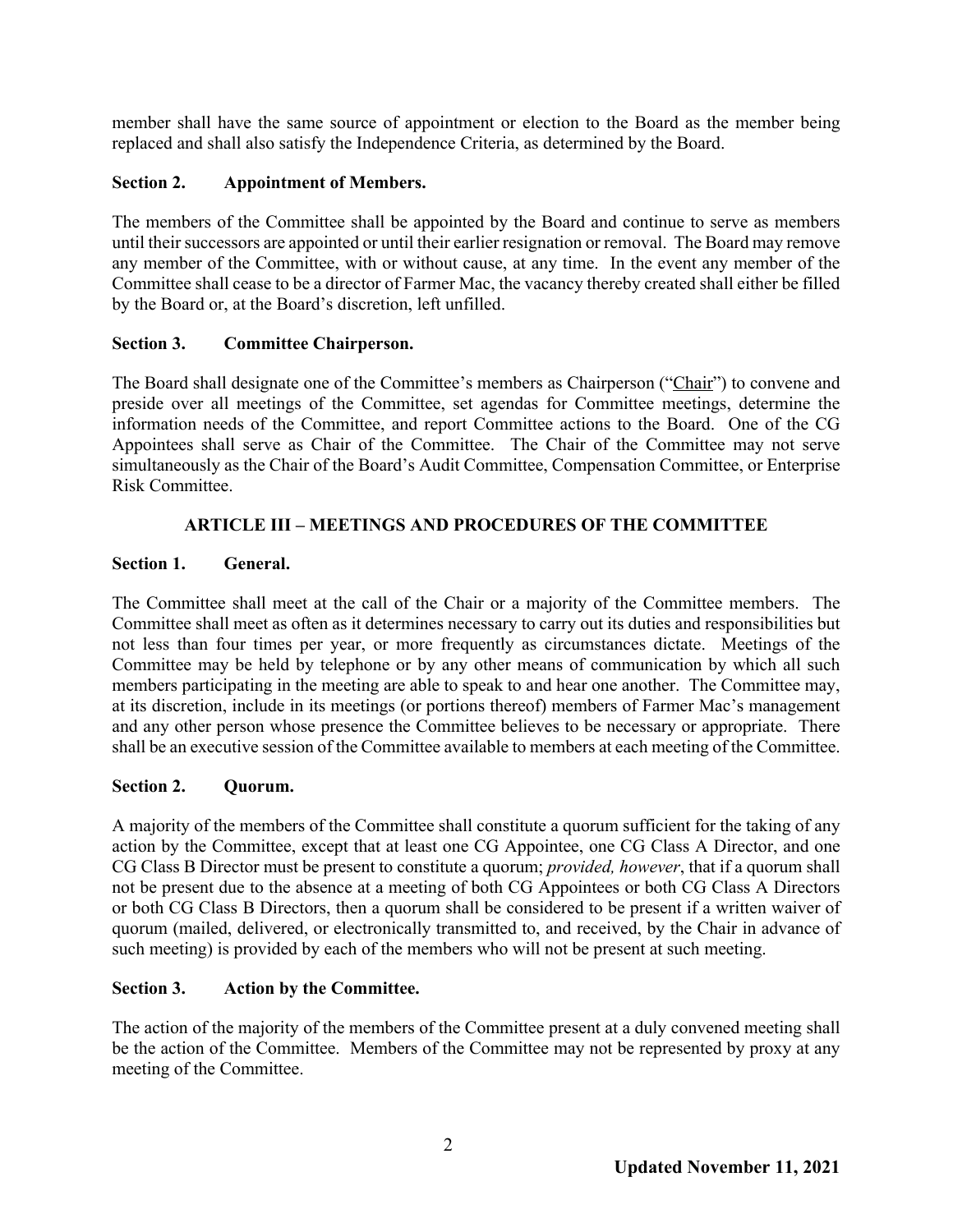### **Section 4. Actions by Written Consent.**

Any action required or permitted to be taken by the Committee at a meeting can be taken without a meeting, if a consent in writing, setting forth the actions so taken, is later signed by a majority of the members of the Committee; *provided, however,* that at least one CG Appointee, one CG Class A Director, and one CG Class B Director must provide consent in writing that is later signed by them. Such consent shall have the same effect as a majority vote of the Committee. Written notice of any action taken pursuant to this section by a majority of the members of the Committee shall, within ten (10) days of such action, be given to all members of the Committee not consenting to the action.

# **Section 5. Meeting Agendas.**

The agendas for meetings of the Committee shall be determined by the Chair in consultation with Committee members and Farmer Mac's management. Any Committee member may request the inclusion of items on the agenda or raise subjects at a meeting that are not on the meeting agenda.

### **Section 6. Meeting Minutes.**

The Committee shall cause the Secretary to the Committee to maintain minutes of the Committee's meetings. The meeting minutes shall at a minimum record attendance, the agenda (or equivalent list of issues under discussion), a summary of the relevant discussions held by the Committee during the meeting, and any resulting recommendations to the Board. The minutes of each meeting shall be reviewed and approved by the Committee. The Committee's meeting minutes shall be retained for a minimum of three years and shall be available to the entire Board and to the Farm Credit Administration's Office of Secondary Market Oversight.

# **Section 7. Reporting to the Board.**

The Committee shall report its actions to the Board at the regularly scheduled meeting of the Board immediately following any action or as soon thereafter as practicable. In connection with each regular meeting of the Board, the minutes of all meetings of the Committee since the last meeting of the Board shall be distributed to the Board, and the Board shall take such action, if any, as the Board may deem appropriate, to approve, alter, or rescind actions, if any, previously taken by the Committee, provided that rights or acts of third parties vested or taken in reliance on such action prior to any such alteration or rescission shall not be adversely affected thereby.

# **ARTICLE IV - KEY RESPONSIBILITIES**

#### **Section 1. General.**

The responsibilities of the Committee included below are set forth as a guide with the understanding that the Committee may expand to other areas not covered by other standing committees of the Board as appropriate given the circumstances. The Committee is authorized to carry out these and such other responsibilities as may be assigned by the Board from time to time, and take any actions reasonably related to the mandate of this Charter. The Committee may form, and delegate any of its responsibilities to, a subcommittee so long as such subcommittee is solely comprised of one or more members of the Committee.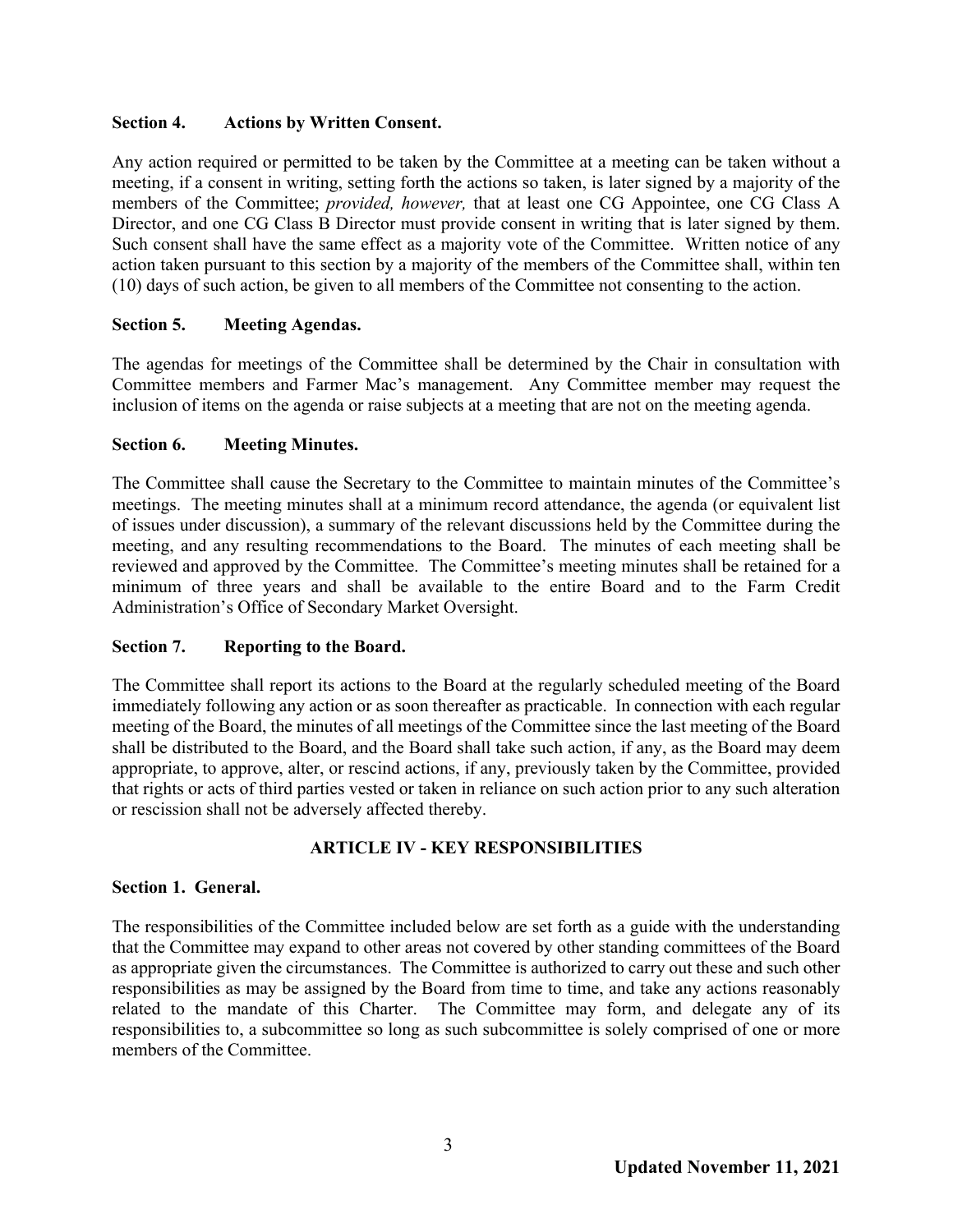# **Section 2. Corporate Governance Responsibilities.**

The Committee shall have the following authority, duties, and responsibilities related to corporate governance activities:

(a) Review periodically the Corporate Governance Guidelines (and the independence standards incorporated therein) adopted by the Board to ensure that they are appropriate for Farmer Mac and comply with the applicable requirements of the stock exchanges on which any securities of Farmer Mac are listed and any applicable laws or regulations, and recommend any desirable changes to the Board.

(b) Oversee Farmer Mac's corporate governance practices and procedures, including identifying best practices, and reviewing and recommending to the Board for approval any changes to the documents, policies, and procedures in Farmer Mac's corporate governance framework, including its By-Laws.

(c) Consider any other corporate governance issues that arise from time to time, and develop appropriate recommendations for the Board.

(d) Review and address conflicts of interest of directors and determine whether to grant waivers to Farmer Mac's directors or executive officers of any conflicts of interest policies approved by the Board.

(e) Make recommendations to the Board regarding the composition of Board committees and committee chair assignments.

(f) Review at least annually, and periodically as needed, any transactions required to be reported under Item 404(a) of Regulation S-K under the Securities Exchange Act of 1934, as amended, in accordance with Farmer Mac's Related Person Transactions Approval Policy.

(g) Review periodically Farmer Mac's code of business conduct and ethics (the "Code of Conduct"), as well as any corporate policies related to or underlying the Code of Conduct, as determined by the Committee. Based on that review, recommend to the Board any desirable changes to assure that the Code of Conduct and such policies are appropriate for Farmer Mac and comply with any applicable law or regulation and the applicable requirements of the stock exchanges on which any securities of Farmer Mac are listed. The Committee shall also periodically receive a report on the processes and procedures established to support and monitor compliance with the Code of Conduct and related corporate policies, as well as on any other matters related to compliance with the Code of Conduct or related corporate policies or that fall within the scope of responsibilities of Farmer Mac's compliance function. The leader of Farmer Mac's compliance function shall have free and unrestricted access to the Chair of the Board of Directors and the Committee. The Committee shall consider any waivers sought under the Code of Conduct for executive officers and directors. Any such waivers granted by the Committee shall be reported to the Board.

(h) In conjunction with the Compensation Committee, review and recommend to the Board for approval any changes in the compensation of directors.

(i) Provide support to the Board and the Compensation Committee in connection with the Board's annual evaluation of Farmer Mac's Chief Executive Officer.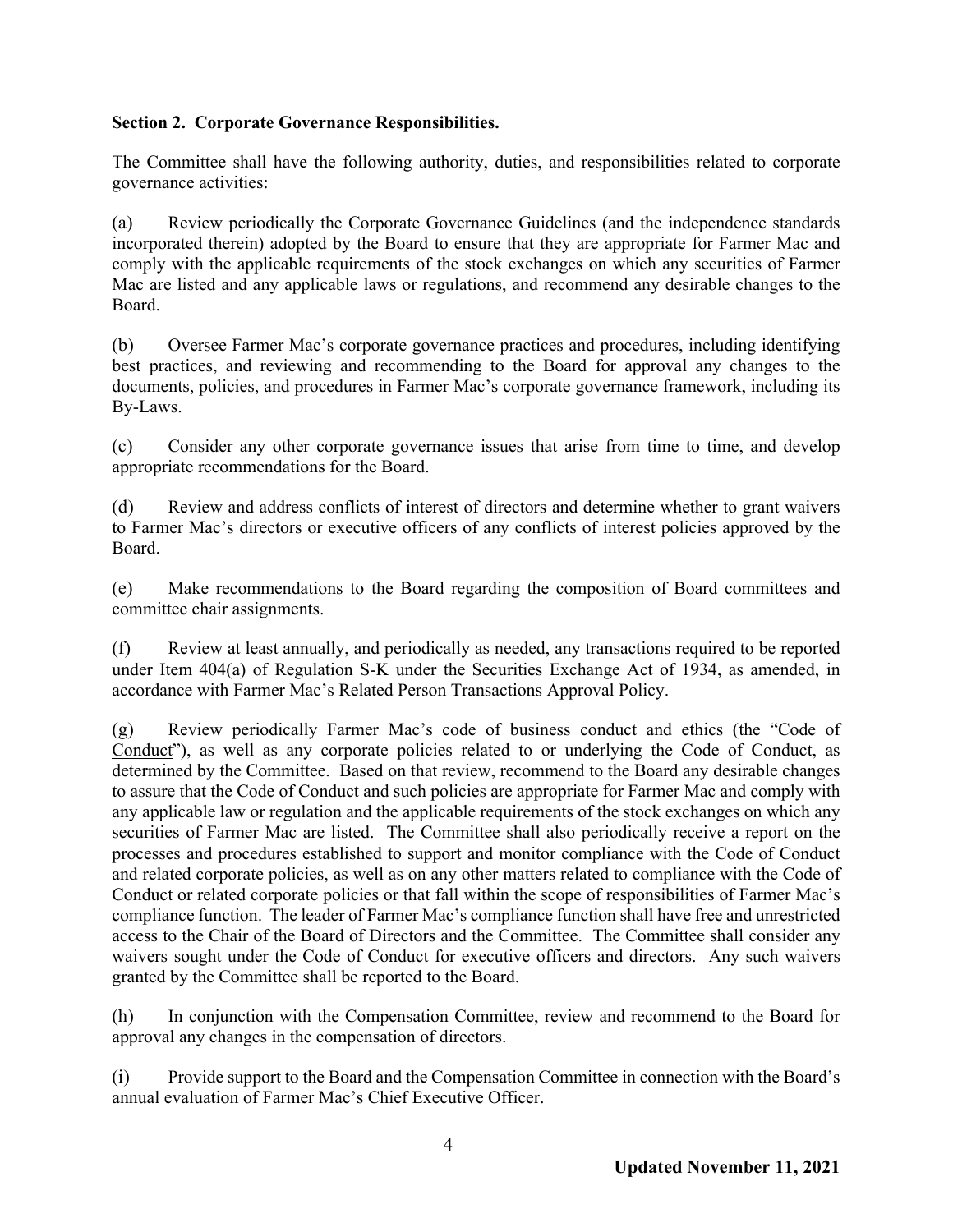(j) After consultation with the Compensation Committee, the Chair of the Board, the Vice Chair of the Board, and Farmer Mac's Chief Executive Officer, develop a proposed succession plan for Farmer Mac's executive officers for recommendation to the Board for approval on an annual basis.

(k) Review annually with the Board the composition of the Board as a whole, including whether the Board reflects the appropriate balance of independence, sound judgment, business specialization, experience and expertise, technical skills, and diversity, consistent with Farmer Mac's Corporate Governance Guidelines and applicable Board policies.

(l) Review and discuss with management the disclosure of Farmer Mac's corporate governance practices, including information regarding operations of the Committee and other Board committees, the director nominations process, and director independence. Recommend to the Board that this disclosure be included in Farmer Mac's annual proxy statement or annual report on Form 10-K, as applicable.

(m) During the intervals between meetings of the Board, have and may exercise the powers of the Board other than those assigned by the Board to the Audit Committee, the Compensation Committee, or the Enterprise Risk Committee, except that the Committee shall *not* have the authority to take any of the following actions:

- i. the submission to shareholders of any action requiring shareholders' authorization;
- ii. the filling of vacancies on the Board or on the Committee;
- iii. the final determination of compensation of directors for serving on the Board or on the Committee;
- iv. the removal of any director or executive officer, except that vacancies in established management positions may be filled subject to ratification by the Board;
- v. the amendment or repeal of the By-Laws or the adoption of new by-laws;
- vi. the amendment or repeal of any resolution of the Board which, by its terms, is not so amendable or repealable;
- vii. the declaration of dividends; and
- viii. any action which the Chair or Vice Chair of the Board (in the event that the Vice Chair is acting as the Chair of the Board due to the absence, inability, or unwillingness of the Chair so to act) shall, by written instrument filed with the Secretary, designate as a matter which should be considered by the Board.

(n) Perform such additional functions as are necessary or prudent to fulfill the Committee's duties and responsibilities under this Article IV, Section 2.

# **Section 3. Nominating and Related Responsibilities.**

The Committee shall have the following authority, duties, and responsibilities related to nominations of Board members and related matters: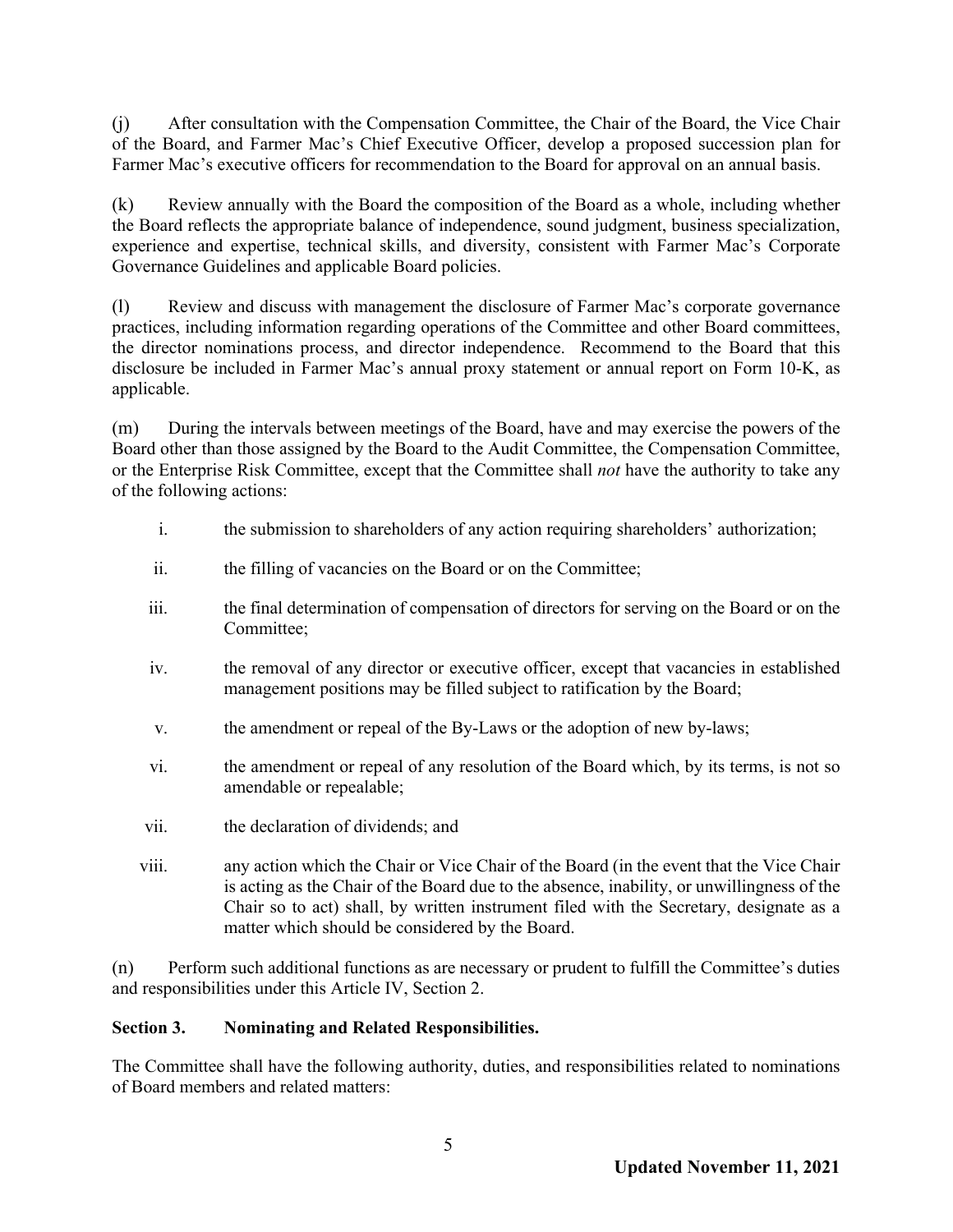(a) Establish and assess the standards, criteria (including the qualifications, qualities, skills, and other expertise required to be a Farmer Mac director), and processes for the selection of individuals to serve on the Board who would contribute to Farmer Mac's overall corporate goals, within the limits established by Farmer Mac's statutory federal charter and By-Laws, and recommend such standards, criteria, and processes to the Board for approval.

(b) Consult with management and make recommendations to the Board regarding the composition of the Board.

(c) Recommend to the Board for approval, oversee the implementation and effectiveness of, and recommend modifications as appropriate to, Farmer Mac's policies and procedures for identifying and reviewing prospective candidates for membership on the Board, including policies and procedures relating to prospective Board candidates submitted for consideration by shareholders. Review Farmer Mac's disclosures regarding such policies and procedures.

(d) Identify individuals qualified to serve as directors and recommend to the Board the Class A Nominees and Class B Nominees for submission to Farmer Mac's shareholders at each annual meeting of shareholders and recommend to the Board the inclusion of such slates of nominees in Farmer Mac's proxy statement.

(e) Review the suitability of continued service as a Board member of each current elected director, taking into consideration, among other things, any changes in status, including any change affecting his or her independence, and recommend to the Board whether such director elected by the holders of Class A or Class B Voting Stock, as the case may be, should stand for re-election.

(f) Make recommendations to the Board regarding the candidates to fill Board vacancies.

(g) Oversee the annual evaluation of the Board as a whole and of individual directors who may be up for renomination to the Board and establish procedures to allow for exercise of this oversight function.

(h) Oversee and monitor the orientation program for new directors and periodically review continuing education activities for all directors.

(i) Perform such additional functions as are necessary or prudent to fulfill the Committee's duties and responsibilities under this Article IV, Section 3.

# **ARTICLE V – ACCESS**

The Committee, and each member thereof, and any of their advisors, agents, counsel, and designees, shall have full access to such information and materials, including, without limitation, such access to senior management, accountants, and consultants of Farmer Mac, the books, records, projections, and financial statements of Farmer Mac, and any other documents, reports, or studies as may be useful or helpful in the discharge of the Committee's duties or as may be determined by the Committee, to be necessary or appropriate or advisable in connection with the discharge of the duties and responsibilities of the Committee.